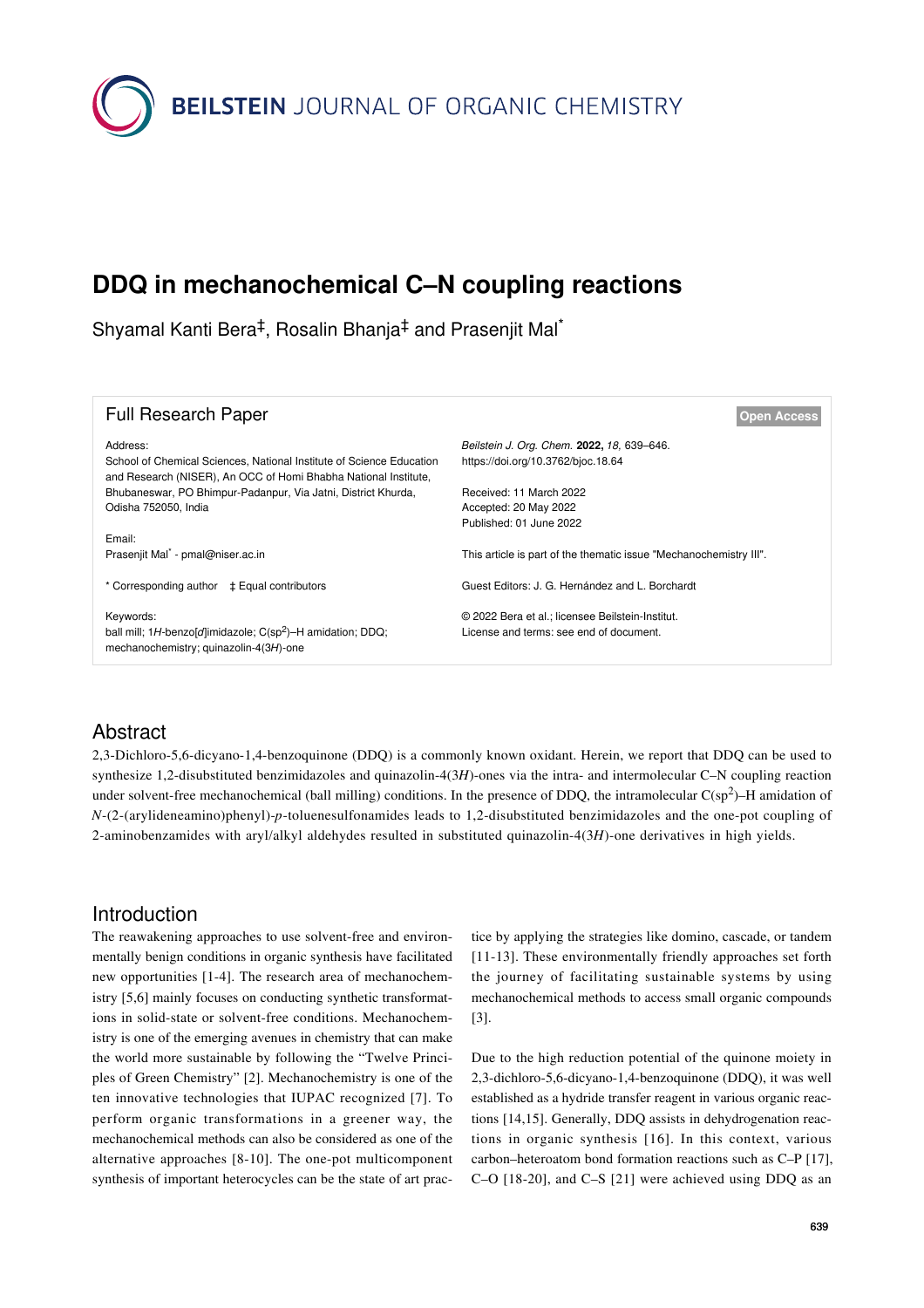oxidant [\[22,23\].](#page-6-12) In addition, the utilization of DDQ as a photoredox catalyst [\[24\]](#page-6-13) and co-catalyst [\[25,26\]](#page-6-14) have also been documented in organic synthesis [\[27\]](#page-6-15). DDQ-mediated oxidative C–N cross-coupling reactions are well known, but limited reports are available for reactions carried out under solvent-free conditions [\[28,29\]](#page-6-16).

However, improving environmentally benign methods [\[30,31\]](#page-6-17) of C–N bond synthesis is of enormous significance [\[32-34\].](#page-6-18) In comparison to the metal-mediated C–N coupling reactions [\[35\]](#page-6-19), the direct C–H amination is vital to provide many amine derivatives by sustainable methods [\[36,37\]](#page-7-0). The dehydrogenative C–N cross-coupling reactions from unreactive N–H and C–H bonds can lead to various nitrogen-containing heterocycles [\[32,38\]](#page-6-18). Herein, we disclose the DDQ-mediated oxidative C–N coupling toward the synthesis of 1,2-disubstituted benzimidazoles [\[39\]](#page-7-1) under mechanochemical (ball milling) conditions ([Figure 1a](#page-1-0)). In addition, the one-pot coupling of 2-aminobenzamides with aryl/alkyl aldehydes in the presence of DDQ resulted in substituted quinazolin-4(3*H*)-one [\[40\]](#page-7-2) derivatives ([Figure 1b](#page-1-0)).

<span id="page-1-0"></span>

## Results and Discussion

quinazolin-4(3*H*)-ones.

Towards the optimization study, (*E*)-*N*-(2-((2-bromobenzylidene)amino)phenyl)-4-methylbenzenesulfonamide (**1a**) was considered as a model substrate for the synthesis of 2-(2-bromophenyl)-1-tosyl-1*H*-benzo[*d*]imidazole (**2a**, [Table 1](#page-1-1)). Initially, with 1.0 equiv of DDQ, product **2a** was obtained in 88% yield ([Table 1,](#page-1-1) entry 1). However, in the presence of 1.2 equiv, the yield of **2a** increased to 97% [\(Table 1](#page-1-1), entry 2). Further, with the increase of the amount of DDQ to 1.5 equiv, no further improvement was obtained ([Table 1,](#page-1-1) entry 3). In addition, we

have screened several iodine oxidation reagents, but none of them gave better yields ([Table 1](#page-1-1), entries 4–7). On the other hand, oxone as an oxidant yielded product **2a** with up to 43% yield [\(Table 1,](#page-1-1) entry 8). Similarly, we have optimized the reaction conditions for the synthesis of 2-phenylquinazolin-4(3*H*) one (**5a**) from anthranilamide and benzaldehyde under the solvent-free conditions (Table S1, [Supporting Information File 1](#page-6-20)). Notably, the use of 1.0 equiv of DDQ as oxidant, afforded the product 2-phenylquinazolin-4(3*H*)-one (**5a**) in 98% yield within 1 h. However, when reducing the amount of DDQ to 0.5 equiv the of product **5a** decreased to 48%. On the other hand, increasing the amount of DDQ to 1.2 equiv resulted in 98% yield of the product ([Supporting Information File 1](#page-6-20), Table S1, entries 1 and 3). Further studies revealed that other commonly used oxidants such as PIDA and oxone gave 30% and 61% the desired product, respectively ([Supporting Information File 1](#page-6-20), Table S1, entries 4 and 5). When molecular iodine or NIS were used as oxidants, product **5a** was obtained in 83% and 80% yield, respectively ([Supporting Information File 1](#page-6-20), Table S1, entries 6 and 7). However, the yield of the desired product **5a** slightly decreased to 92% with lowering of the operating milling frequency from 21 to 16 Hz [\(Supporting Information](#page-6-20) [File 1,](#page-6-20) Table S1, entry 9). On the other hand, the yield of product **5a** was unaffected by increasing the operating frequency from 21 Hz to 25 Hz ([Supporting Information File 1](#page-6-20), Table S1, entry 8).

<span id="page-1-1"></span>

<sup>a</sup>Reaction conditions: 0.14 mmol of **1a** and 0.167 mmol of DDQ (1.2 equiv) under solvent-free conditions were milled at 21 Hz in a 10 mL milling jar containing one stainless-steel grinding ball (15 mm in diameter) for 1 h. bYield of the isolated product after purification through silica-gel column chromatography.

1,2-Disubstituted benzimidazoles are heterocyclic scaffolds holding a broad range of biological activities [\[41-43\]](#page-7-3). For ex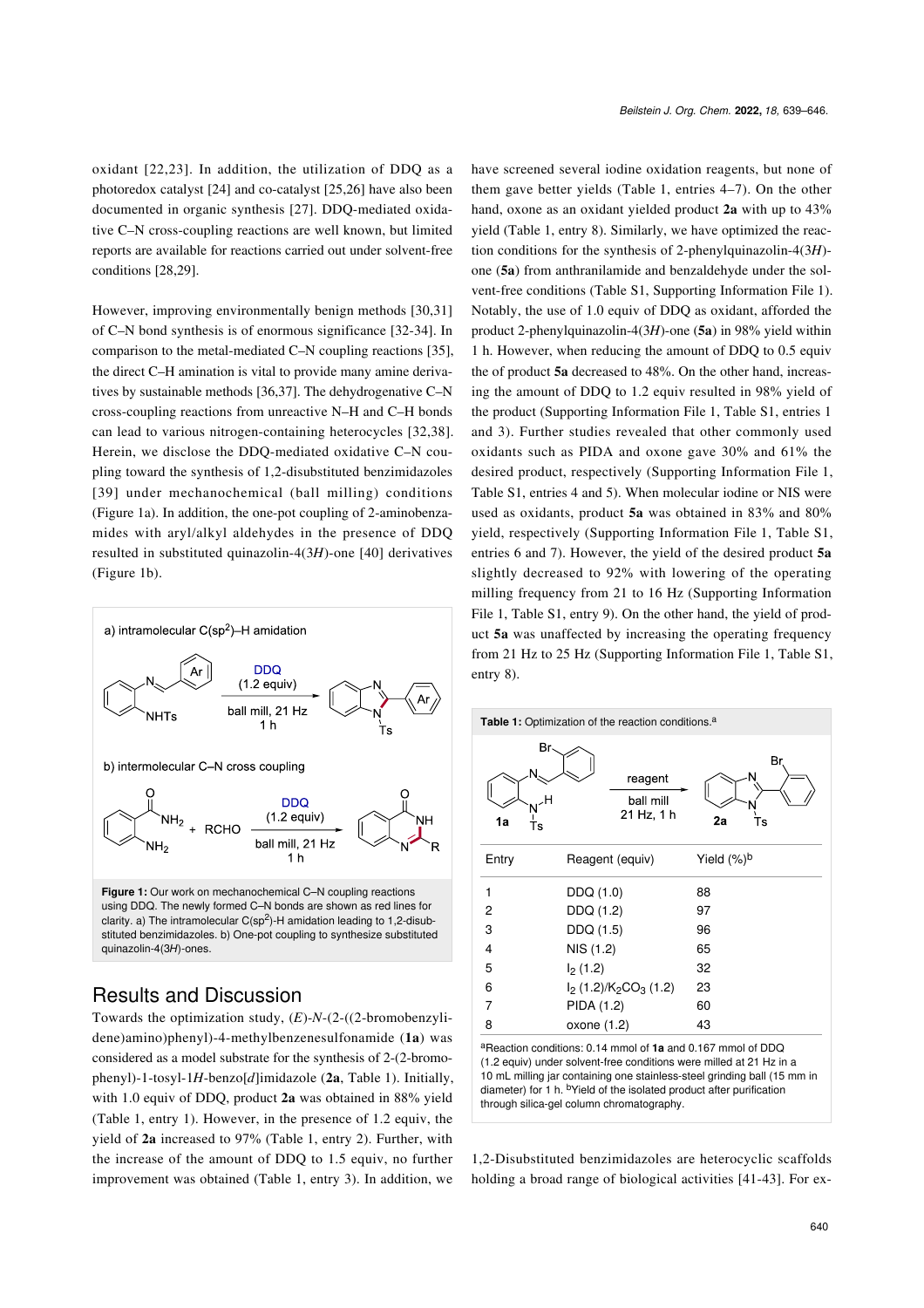ample, telmisartan, a 1,2-disubstituted benzimidazole derivative, is extensively used as an antihypertensive agent [\[44\]](#page-7-4). The substrate scope for the synthesis of variously substituted benzimidazoles is shown in [Figure 2](#page-2-0). Benzimidazoles with a variety of aryl substituents (such as bromo, nitro, chloro, and 2,4,6 trimethyl) in the 2-position of the benzimidazole (**2a**–**d**,**g**) were obtained in good yields. Furthermore, the synthesis of the corresponding benzimidazoles with fused aromatic systems in the 2-position such as anthracenyl (**2e**) and naphthyl (**2f**) proved to be efficient. Similarly, the 5,6-dimethyl- or 5,6-dichloro-1,2 disubstituted benzimidazoles **2i**, **2j**, and **2k** were synthesized with 82, 85, and 79% yield, respectively. In addition, the structure of the synthesized 2-(4-(phenylethynyl)phenyl)-substituted product **2h** was established from the X-ray crystallography data.

Various methodologies are available in the literature toward constructing quinazolin-4(3*H*)-one derivatives [\[40,45,46\]](#page-7-2). Quinazolin-4(3*H*)-ones and its derivatives possess several biological activities such as antibacterial [\[47\]](#page-7-5), antiviral [\[48\],](#page-7-6) antitumor [\[49,50\]](#page-7-7), antimalarial [\[51\]](#page-7-8), anti-inflammatory [\[52\],](#page-7-9) etc. We therefore investigated the scope of the one-pot coupling of 2-aminobenzamides with aryl/alkyl aldehydes in the presence of DDQ under the optimized mechanochemical conditions and the results are shown in [Figure 3](#page-3-0).

Unsubstituted anthranilamides reacted smoothly with various substituted aldehydes (containing a bromo, fluoro, hydroxy, chloro, ethyl, or methyl group) affording the corresponding products **5b**–**g** with good to excellent yields. Also, 3,4,5 trimethoxy-, 2,4,6-trimethyl-, anthracene-9-yl-, and naphthalene-1-yl-substituted benzaldehydes were well tolerated and gave the desired products **5h**–**k** with high yields. In this context, biphenyl aldehyde with a chloro group was efficiently converted to **5l** with 93% yield. Furthermore, aromatic aldehydes

<span id="page-2-0"></span>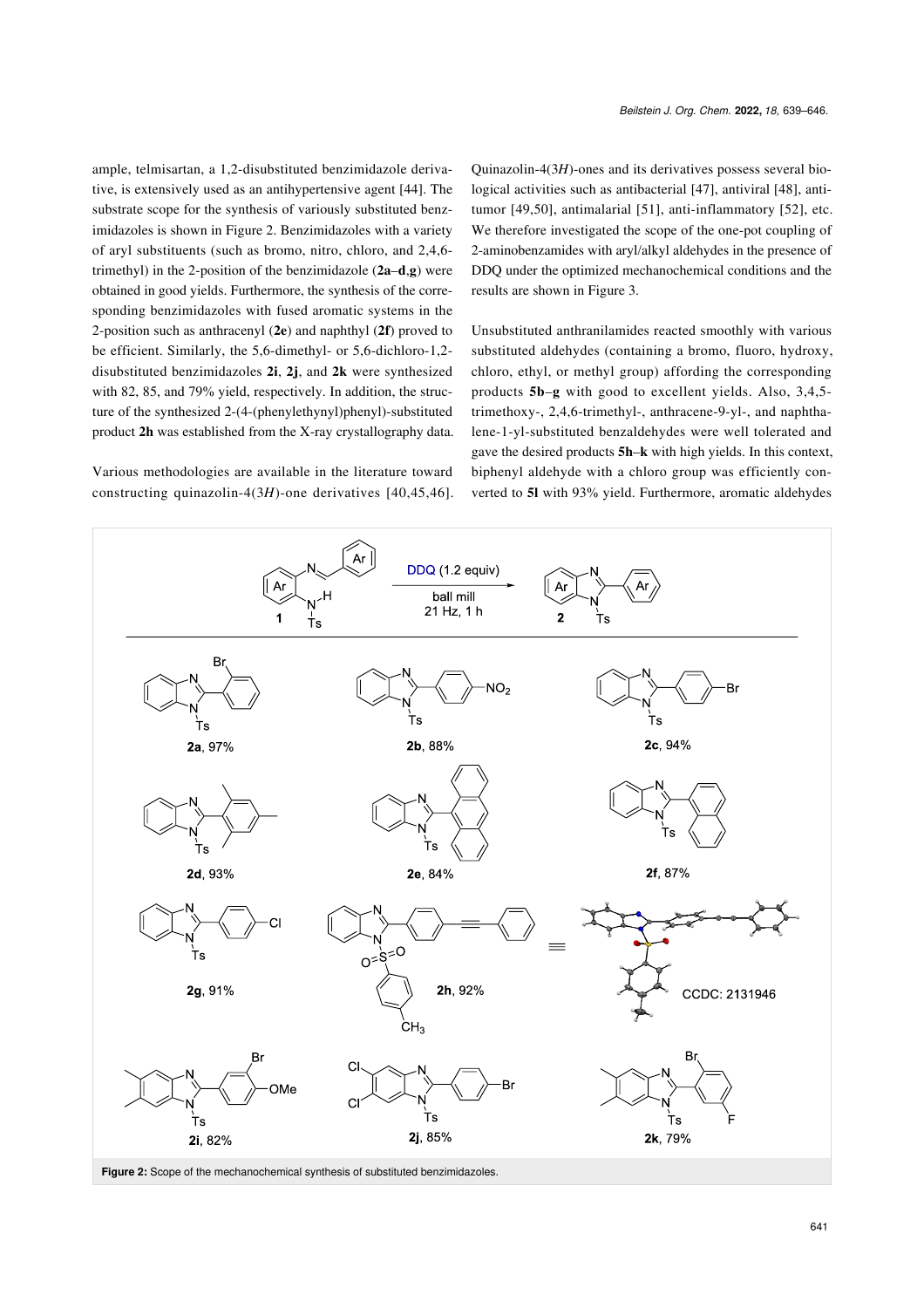<span id="page-3-0"></span>

**Figure 3:** Synthesis of quinazolin-4(3*H*)-one derivatives.

having a strong electron-withdrawing group (such as  $NO<sub>2</sub>$ ) were smoothly converted to the corresponding products **5m** with 92% yield, respectively. In addition to this, aliphatic aldehydes (cyclohexanecarbaldehyde, butyraldehyde) were well tolerated under the standard reaction conditions to produce the product **5n** and **5o** with good yield.

The substrate scope of this methodology was extended to chloro and fluoro-substituted anthranilamides and aldehydes ([Figure 4](#page-4-0)). Initially, 2-amino-5-fluorobenzamide was reacted with various benzaldehydes having bromo, ethyl, methyl, styryl, and cyclohexyl groups to produce the respective cyclized products **6b–f** with good to excellent yields. Similarly, biphenyl aldehydes with -OMe and -COMe groups were well tolerated under the standard reaction conditions and delivered the corresponding products **6g** and **6h** with 83 and 85% yields, respec-

tively. In addition, we have also explored the substrate scope with 2-amino-5-chlorobenzamide and various aldehydes. Benzaldehyde containing fluoro, bromo, ethyl, and anthryl groups led to the corresponding products **6j**, **6k**, **6l**, and **6p** in good to excellent yield. Aliphatic aldehydes such as butyraldehyde gave the cyclized product **6m** with an 86% yield. In this regard, an -OMe and -COMe group-containing biphenyl aldehyde resulted in the corresponding products **6n** and **6o** with 79 and 82% yields, respectively. Nitro and fluoro-substituted aromatic aldehydes efficiently reacted with the chloro and fluorosubstituted anthranilamides and delivered the corresponding products **6q** and **6r** with good yields.

To understand the reaction mechanism, we have performed radical trapping experiments using TEMPO and BHT in the reaction of substrate **1c** ([Figure 5a\)](#page-5-0). Under the standard reac-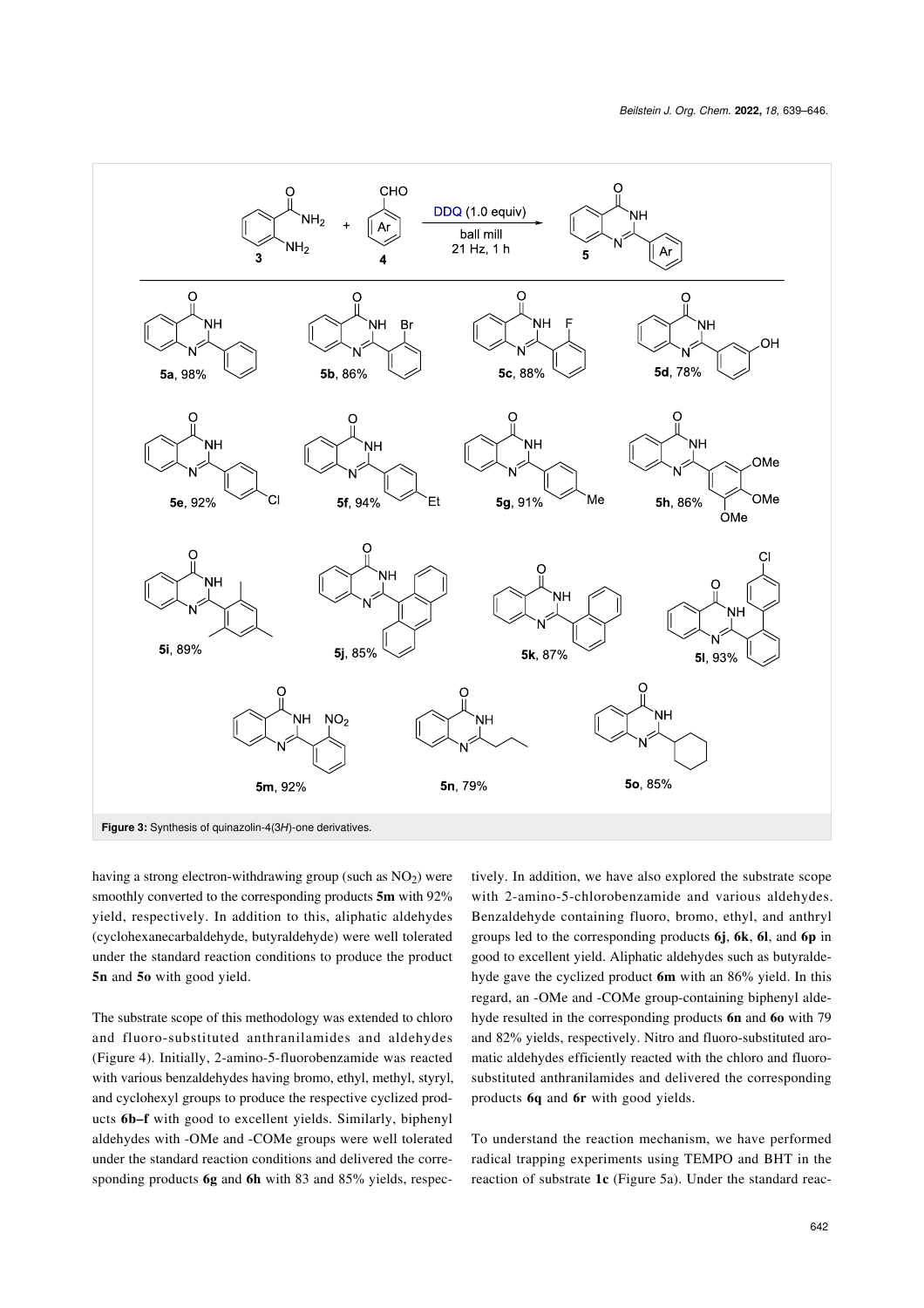<span id="page-4-0"></span>

tion conditions in the presence of TEMPO or BHT, the expected product **2c** was formed in 66 and 72% yields. These results indicate that a radical pathway may not be involved in the reaction. So, based on literature reports [\[53-55\],](#page-7-10) we have proposed a reaction mechanism in [Figure 5b](#page-5-0). Initially, DDQ abstracts a hydride ion from substrate **1a** to generate the intermediate **A**. Then intermediate **A** undergoes an electrophilic intramolecular cyclization to form the cationic intermediate **B**,

followed by hydride abstraction to generate the desired product **2a**. On the other hand, the formation of quinazolin-4(3*H*)-ones starts with the formation of an imine intermediate and then it will follow the similar mechanistic pathway.

To explore the synthetic utility of the oxidative C–N cross-coupling reaction, we have performed the large-scale synthesis under the solvent-free (ball milling) conditions as shown in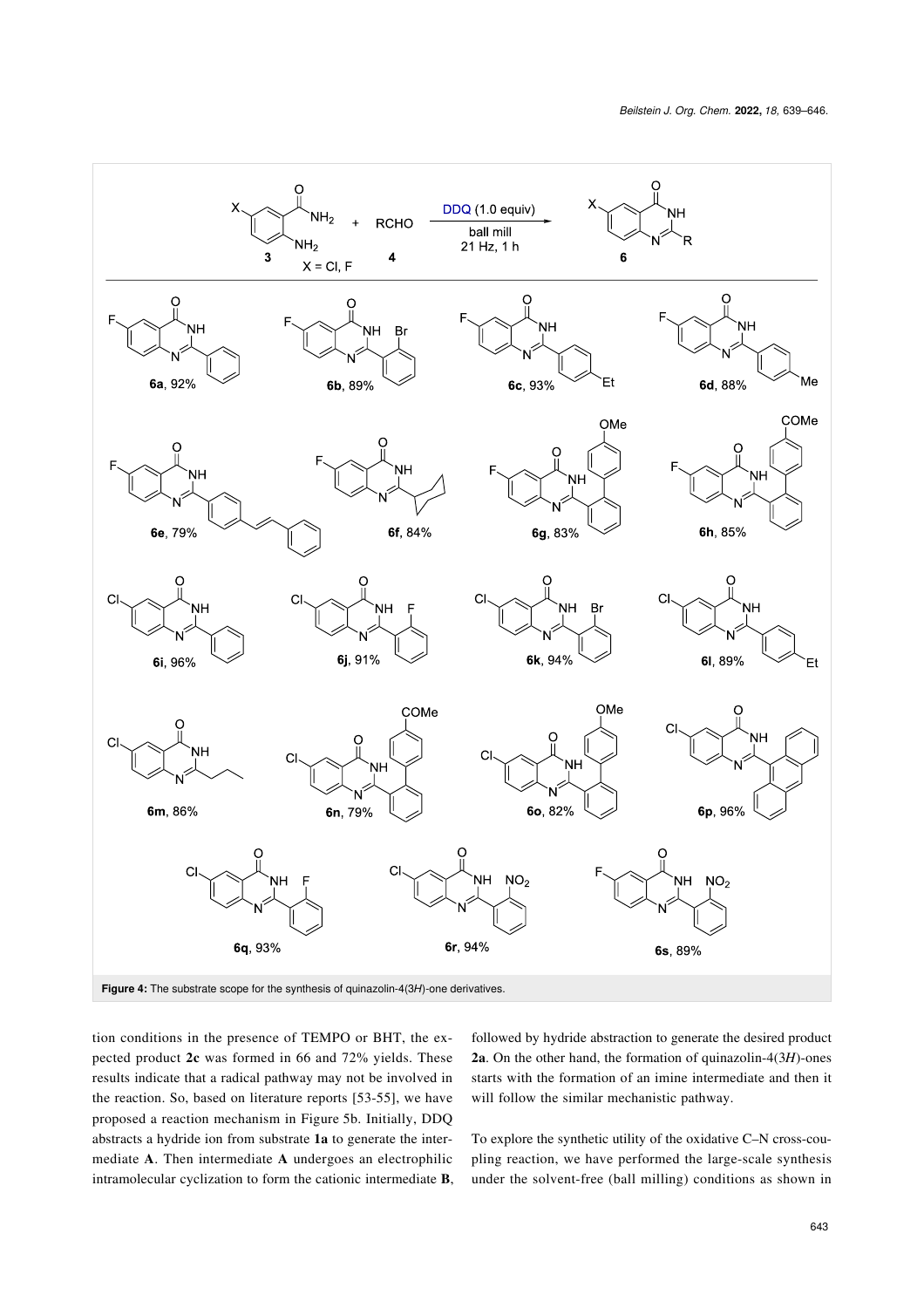<span id="page-5-0"></span>

[Figure 6](#page-5-1). In this context, milling of the substrate (*E*)-*N*-(2-((4 bromobenzylidene)amino)phenyl)-4-methylbenzenesulfonamide (**1c**, 2.795 mmol) in the presence of 1.2 equiv of DDQ delivered 1.098 g (92%) of the cyclized product 2-(4-bromophenyl)-1-tosyl-1*H*-benzo[*d*]imidazole (**2c**). Similarly, we also carried out the large-scale synthesis with 4.04 mmol each of

<span id="page-5-1"></span>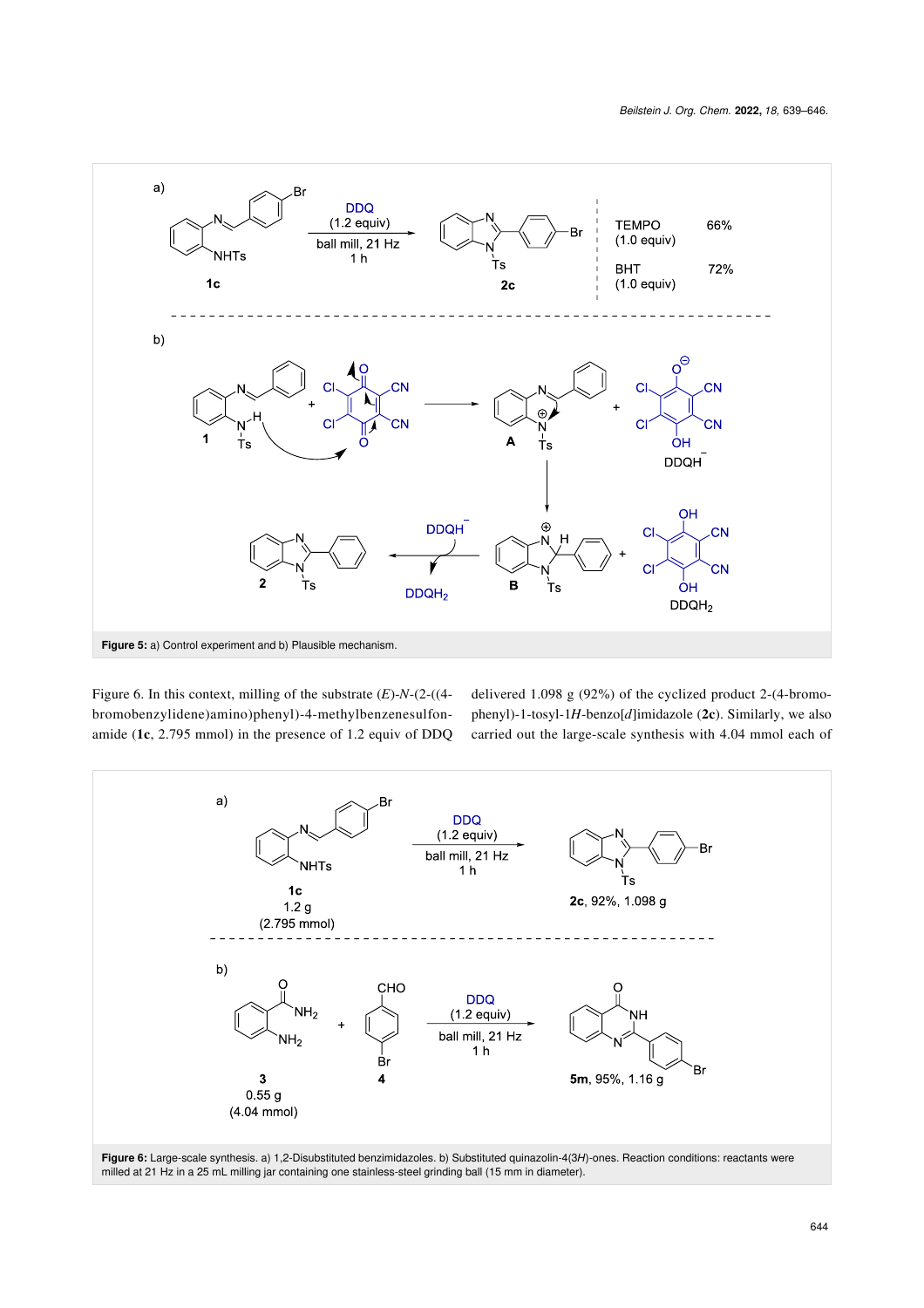anthranilamide and 4-bromobenzaldehyde (**4**), which produced 1.16 g (95%) of the desired product 2-(4-bromophenyl)quinazolin-4(3*H*)-one (**5m**).

#### Conclusion

In summary, we have successfully developed efficient methodologies for synthesizing 1,2-disubstituted benzimidazoles and quinazolin-4(3*H*)-one derivatives under mechanochemical (ball milling at 21 Hz) conditions in the presence of DDQ. The developed methodology can be considered as a green and ecofriendly methodology due to its solvent-free and metal-free nature. So, it can also be regarded as an alternative pathway to the traditional solution-based protocols. We anticipate that our developed strategy will have a substantial impact on the field of organic synthesis.

# Supporting Information

<span id="page-6-20"></span>Supporting Information File 1

Experimental details, characterization data, copies of NMR spectra and X-ray crystallography details. [\[https://www.beilstein-journals.org/bjoc/content/](https://www.beilstein-journals.org/bjoc/content/supplementary/1860-5397-18-64-S1.pdf) [supplementary/1860-5397-18-64-S1.pdf\]](https://www.beilstein-journals.org/bjoc/content/supplementary/1860-5397-18-64-S1.pdf)

## Funding

SKB thank DST (INSPIRE) and RB thank CSIR (India) for fellowships.

# ORCID® iDs

Prasenjit Mal -<https://orcid.org/0000-0002-7830-9812>

## References

- <span id="page-6-0"></span>1. Hernández, J. G.; Bolm, C. *J. Org. Chem.* **2017,** *82,* 4007–4019. [doi:10.1021/acs.joc.6b02887](https://doi.org/10.1021%2Facs.joc.6b02887)
- <span id="page-6-2"></span>2. Ardila‐Fierro, K. J.; Hernández, J. G. *ChemSusChem* **2021,** *14,* 2145–2162. [doi:10.1002/cssc.202100478](https://doi.org/10.1002%2Fcssc.202100478)
- <span id="page-6-6"></span>3. Egorov, I. N.; Santra, S.; Kopchuk, D. S.; Kovalev, I. S.; Zyryanov, G. V.; Majee, A.; Ranu, B. C.; Rusinov, V. L.; Chupakhin, O. N. *Green Chem.* **2020,** *22,* 302–315. [doi:10.1039/c9gc03414e](https://doi.org/10.1039%2Fc9gc03414e)
- 4. Tan, D.; Friščić, T. *Eur. J. Org. Chem.* **2018,** 18–33. [doi:10.1002/ejoc.201700961](https://doi.org/10.1002%2Fejoc.201700961)
- <span id="page-6-1"></span>5. Wang, G.-W. *Chem. Soc. Rev.* **2013,** *42,* 7668–7700. [doi:10.1039/c3cs35526h](https://doi.org/10.1039%2Fc3cs35526h)
- 6. Mateti, S.; Mathesh, M.; Liu, Z.; Tao, T.; Ramireddy, T.; Glushenkov, A. M.; Yang, W.; Chen, Y. I. *Chem. Commun.* **2021,** *57,* 1080–1092. [doi:10.1039/d0cc06581a](https://doi.org/10.1039%2Fd0cc06581a)
- <span id="page-6-3"></span>7. Gomollón-Bel, F. *Chem. Int.* **2019,** *41* (2), 12–17. [doi:10.1515/ci-2019-0203](https://doi.org/10.1515%2Fci-2019-0203)
- <span id="page-6-4"></span>8. Bose, A.; Mal, P. *Beilstein J. Org. Chem.* **2019,** *15,* 881–900. [doi:10.3762/bjoc.15.86](https://doi.org/10.3762%2Fbjoc.15.86)
- 9. Achar, T. K.; Bose, A.; Mal, P. *Beilstein J. Org. Chem.* **2017,** *13,* 1907–1931. [doi:10.3762/bjoc.13.186](https://doi.org/10.3762%2Fbjoc.13.186)
- 10.O'Neill, R. T.; Boulatov, R. *Nat. Rev. Chem.* **2021,** *5,* 148–167. [doi:10.1038/s41570-020-00249-y](https://doi.org/10.1038%2Fs41570-020-00249-y)
- <span id="page-6-5"></span>11. Lou, S.-J.; Mao, Y.-J.; Xu, D.-Q.; He, J.-Q.; Chen, Q.; Xu, Z.-Y. *ACS Catal.* **2016,** *6,* 3890–3894. [doi:10.1021/acscatal.6b00861](https://doi.org/10.1021%2Facscatal.6b00861)
- 12. Das, D.; Bhosle, A. A.; Panjikar, P. C.; Chatterjee, A.; Banerjee, M. *ACS Sustainable Chem. Eng.* **2020,** *8,* 19105–19116. [doi:10.1021/acssuschemeng.0c07465](https://doi.org/10.1021%2Facssuschemeng.0c07465)
- 13.Bera, S. K.; Mal, P. *J. Org. Chem.* **2021,** *86,* 14144–14159. [doi:10.1021/acs.joc.1c01742](https://doi.org/10.1021%2Facs.joc.1c01742)
- <span id="page-6-7"></span>14.Alsharif, M. A.; Raja, Q. A.; Majeed, N. A.; Jassas, R. S.; Alsimaree, A. A.; Sadiq, A.; Naeem, N.; Mughal, E. U.; Alsantali, R. I.; Moussa, Z.; Ahmed, S. A. *RSC Adv.* **2021,** *11,* 29826–29858. [doi:10.1039/d1ra04575j](https://doi.org/10.1039%2Fd1ra04575j)
- 15.Wendlandt, A. E.; Stahl, S. S. *Angew. Chem., Int. Ed.* **2015,** *54,* 14638–14658. [doi:10.1002/anie.201505017](https://doi.org/10.1002%2Fanie.201505017)
- <span id="page-6-8"></span>16. Cheng, D.; Wu, L.; Deng, Z.; Xu, X.; Yan, J. *Adv. Synth. Catal.* **2017,** *359,* 4317–4321. [doi:10.1002/adsc.201700853](https://doi.org/10.1002%2Fadsc.201700853)
- <span id="page-6-9"></span>17. Chen, Q.; Wen, C.; Wang, X.; Yu, G.; Ou, Y.; Huo, Y.; Zhang, K. *Adv. Synth. Catal.* **2018,** *360,* 3590–3594. [doi:10.1002/adsc.201800804](https://doi.org/10.1002%2Fadsc.201800804)
- <span id="page-6-10"></span>18. Li, J.-S.; Xue, Y.; Fu, D.-M.; Li, D.-L.; Li, Z.-W.; Liu, W.-D.; Pang, H.-L.; Zhang, Y.-F.; Cao, Z.; Zhang, L. *RSC Adv.* **2014,** *4,* 54039–54042. [doi:10.1039/c4ra08627a](https://doi.org/10.1039%2Fc4ra08627a)
- 19.Yi, H.; Liu, Q.; Liu, J.; Zeng, Z.; Yang, Y.; Lei, A. *ChemSusChem* **2012,** *5,* 2143–2146. [doi:10.1002/cssc.201200458](https://doi.org/10.1002%2Fcssc.201200458)
- 20.Pan, D.; Pan, Z.; Hu, Z.; Li, M.; Hu, X.; Jin, L.; Sun, N.; Hu, B.; Shen, Z. *Eur. J. Org. Chem.* **2019,** 5650–5655. [doi:10.1002/ejoc.201900773](https://doi.org/10.1002%2Fejoc.201900773)
- <span id="page-6-11"></span>21. Li, C.; Li, J.; Tan, C.; Wu, W.; Jiang, H. *Org. Chem. Front.* **2018,** *5,* 3158–3162. [doi:10.1039/c8qo00799c](https://doi.org/10.1039%2Fc8qo00799c)
- <span id="page-6-12"></span>22.Yan, B.; Fu, Y.; Zhu, H.; Chen, Z. *J. Org. Chem.* **2019,** *84,* 4246–4262. [doi:10.1021/acs.joc.9b00231](https://doi.org/10.1021%2Facs.joc.9b00231)
- 23.Zhai, L.; Shukla, R.; Rathore, R. *Org. Lett.* **2009,** *11,* 3474–3477. [doi:10.1021/ol901331p](https://doi.org/10.1021%2Fol901331p)
- <span id="page-6-13"></span>24. Natarajan, P.; König, B. *Eur. J. Org. Chem.* **2021,** 2145–2161. [doi:10.1002/ejoc.202100011](https://doi.org/10.1002%2Fejoc.202100011)
- <span id="page-6-14"></span>25.Song, C.; Dong, X.; Yi, H.; Chiang, C.-W.; Lei, A. *ACS Catal.* **2018,** *8,* 2195–2199. [doi:10.1021/acscatal.7b04434](https://doi.org/10.1021%2Facscatal.7b04434)
- 26.Shen, Z.; Dai, J.; Xiong, J.; He, X.; Mo, W.; Hu, B.; Sun, N.; Hu, X. *Adv. Synth. Catal.* **2011,** *353,* 3031–3038. [doi:10.1002/adsc.201100429](https://doi.org/10.1002%2Fadsc.201100429)
- <span id="page-6-15"></span>27. Mandal, T.; Azim, A.; Das, S.; De Sarkar, S. *Asian J. Org. Chem.* **2022,** *11,* e202100601. [doi:10.1002/ajoc.202100601](https://doi.org/10.1002%2Fajoc.202100601)
- <span id="page-6-16"></span>28.Sun, C.; Zheng, L.; Xu, W.; Dushkin, A. V.; Su, W. *Green Chem.* **2020,** *22,* 3489–3494. [doi:10.1039/d0gc00372g](https://doi.org/10.1039%2Fd0gc00372g)
- 29. Hernández, J. G.; Turberg, M.; Schiffers, I.; Bolm, C. *Chem. Eur. J.* **2016,** *22,* 14513–14517. [doi:10.1002/chem.201603057](https://doi.org/10.1002%2Fchem.201603057)
- <span id="page-6-17"></span>30. Li, C.-J. *Chem* **2016,** *1,* 423–437. [doi:10.1016/j.chempr.2016.08.007](https://doi.org/10.1016%2Fj.chempr.2016.08.007)
- 31. Hermann, G. N.; Bolm, C. *ACS Catal.* **2017,** *7,* 4592–4596. [doi:10.1021/acscatal.7b00582](https://doi.org/10.1021%2Facscatal.7b00582)
- <span id="page-6-18"></span>32.Bariwal, J.; Van der Eycken, E. *Chem. Soc. Rev.* **2013,** *42,* 9283–9303. [doi:10.1039/c3cs60228a](https://doi.org/10.1039%2Fc3cs60228a)
- 33. Hartwig, J. F. *Acc. Chem. Res.* **2008,** *41,* 1534–1544. [doi:10.1021/ar800098p](https://doi.org/10.1021%2Far800098p)
- 34. Majumdar, B.; Sarma, D.; Bhattacharya, T.; Sarma, T. K. *ACS Sustainable Chem. Eng.* **2017,** *5,* 9286–9294. [doi:10.1021/acssuschemeng.7b02267](https://doi.org/10.1021%2Facssuschemeng.7b02267)
- <span id="page-6-19"></span>35. Ruiz-Castillo, P.; Buchwald, S. L. *Chem. Rev.* **2016,** *116,* 12564–12649. [doi:10.1021/acs.chemrev.6b00512](https://doi.org/10.1021%2Facs.chemrev.6b00512)